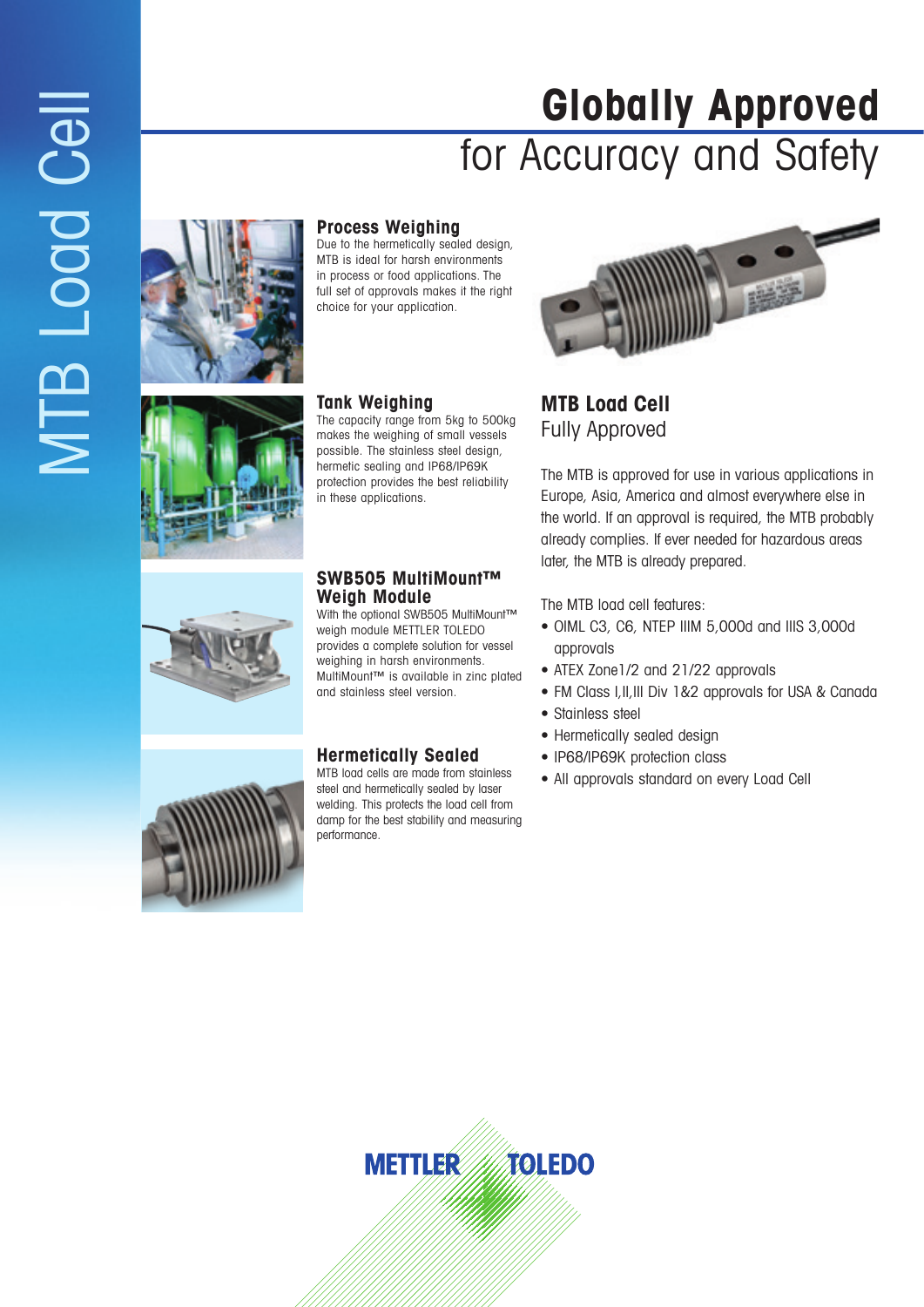#### **MTB Load Cell Specifications**

| Parameter                                 |                                           | unit of measure                          |                                                                                                                    | <b>Specification</b>                                                                                                                                                                                                                                                                                                                                                                                                               |                |                                                        |  |  |                  |  |  |  |  |
|-------------------------------------------|-------------------------------------------|------------------------------------------|--------------------------------------------------------------------------------------------------------------------|------------------------------------------------------------------------------------------------------------------------------------------------------------------------------------------------------------------------------------------------------------------------------------------------------------------------------------------------------------------------------------------------------------------------------------|----------------|--------------------------------------------------------|--|--|------------------|--|--|--|--|
| Model No.                                 |                                           |                                          | <b>MTB</b>                                                                                                         |                                                                                                                                                                                                                                                                                                                                                                                                                                    |                |                                                        |  |  |                  |  |  |  |  |
| Rated Capacity (R.C.)<br>kg (lb, nominal) |                                           |                                          | $\overline{50(110)}$<br>10(22)<br>20 (44)<br>30 (66)<br>200 (441)<br>300 (661)<br>500 (1102)<br>5(11)<br>100 (220) |                                                                                                                                                                                                                                                                                                                                                                                                                                    |                |                                                        |  |  |                  |  |  |  |  |
| Rated Output                              |                                           | mV/V @R.C.                               |                                                                                                                    |                                                                                                                                                                                                                                                                                                                                                                                                                                    |                | $2 \pm 0.1\%$                                          |  |  |                  |  |  |  |  |
| Zero load Output                          |                                           | %R.C.                                    |                                                                                                                    |                                                                                                                                                                                                                                                                                                                                                                                                                                    |                | $\leq$ 1                                               |  |  |                  |  |  |  |  |
| Combined Error 1), 2)                     |                                           | $%$ R.C.                                 |                                                                                                                    |                                                                                                                                                                                                                                                                                                                                                                                                                                    |                | $C3: \leq 0.018$ / $C6: \leq 0.012$                    |  |  |                  |  |  |  |  |
| Repeatability Error                       |                                           | $\sqrt{96A.L.3}$                         |                                                                                                                    |                                                                                                                                                                                                                                                                                                                                                                                                                                    |                | $C3: \leq 0.01$ / $C6: \leq 0.005$                     |  |  |                  |  |  |  |  |
| Creep, 30 minute                          |                                           | %AL.                                     | $\leq 0.05$ <sup>5)</sup>                                                                                          |                                                                                                                                                                                                                                                                                                                                                                                                                                    |                | $C3: \leq 0.017$ / $C6: \leq 0.008$                    |  |  |                  |  |  |  |  |
|                                           | Min. Dead Load Output Return (DR), 30 min | %AL.                                     |                                                                                                                    |                                                                                                                                                                                                                                                                                                                                                                                                                                    |                | $C3: \leq 0.017$ / $C6: \leq 0.008$                    |  |  |                  |  |  |  |  |
| Temperature                               | Min Dead load Output                      | %R.C./°C (/°F)                           |                                                                                                                    | $C3: \leq 0.001$ (0.0006) / $C6: \leq 0.001$ (0.0006)                                                                                                                                                                                                                                                                                                                                                                              |                |                                                        |  |  |                  |  |  |  |  |
| Effect on                                 | Sensitivity <sup>2)</sup>                 | $\sqrt[9]{6A.L./^{\circ}C (/^{\circ}F)}$ |                                                                                                                    |                                                                                                                                                                                                                                                                                                                                                                                                                                    |                | $C3: \leq 0.001$ (0.0006) / C6: $\leq 0.0005$ (0.0003) |  |  |                  |  |  |  |  |
|                                           | Compensated                               |                                          |                                                                                                                    |                                                                                                                                                                                                                                                                                                                                                                                                                                    |                | $-10$ ~ +40 (+14 ~ +104)                               |  |  |                  |  |  |  |  |
| Temperature                               | Operating                                 | $^{\circ}$ C ( $^{\circ}$ F)             |                                                                                                                    |                                                                                                                                                                                                                                                                                                                                                                                                                                    |                | $-40 \sim +65 (-40 \sim +150)$                         |  |  |                  |  |  |  |  |
| Range                                     | Safe Storage                              |                                          |                                                                                                                    |                                                                                                                                                                                                                                                                                                                                                                                                                                    |                | $-40 \sim +80 (-40 \sim +176)$                         |  |  |                  |  |  |  |  |
|                                           | Number, OIML / Europe                     |                                          | $\overline{\phantom{a}}$                                                                                           |                                                                                                                                                                                                                                                                                                                                                                                                                                    |                | R60/2000-NL 1-05.18 / NMi TC6035                       |  |  |                  |  |  |  |  |
|                                           | Class                                     |                                          | ÷,                                                                                                                 | C <sub>3</sub>                                                                                                                                                                                                                                                                                                                                                                                                                     | C <sub>6</sub> | C3 / C6                                                |  |  | C <sub>3</sub>   |  |  |  |  |
|                                           | n max                                     |                                          | $\qquad \qquad -$                                                                                                  | 3000                                                                                                                                                                                                                                                                                                                                                                                                                               | 6000           | 3000 / 6000                                            |  |  | 3000             |  |  |  |  |
|                                           | γ                                         |                                          |                                                                                                                    |                                                                                                                                                                                                                                                                                                                                                                                                                                    |                | 12000                                                  |  |  |                  |  |  |  |  |
| OIML / European<br>Approval 4)            | $P_{LC}$                                  |                                          | $\qquad \qquad -$                                                                                                  |                                                                                                                                                                                                                                                                                                                                                                                                                                    |                | 0.7                                                    |  |  |                  |  |  |  |  |
|                                           |                                           |                                          | $\overline{\phantom{a}}$                                                                                           |                                                                                                                                                                                                                                                                                                                                                                                                                                    |                |                                                        |  |  |                  |  |  |  |  |
|                                           | Humidity Symbol                           |                                          | $\overline{\phantom{a}}$                                                                                           |                                                                                                                                                                                                                                                                                                                                                                                                                                    |                | none                                                   |  |  |                  |  |  |  |  |
|                                           | Min. dead load                            | kg (lb)                                  | $\overline{\phantom{a}}$                                                                                           |                                                                                                                                                                                                                                                                                                                                                                                                                                    |                | 0(0)                                                   |  |  |                  |  |  |  |  |
|                                           | Z                                         |                                          | $\overline{\phantom{a}}$                                                                                           | 3000                                                                                                                                                                                                                                                                                                                                                                                                                               | 6000           | 3000 / 6000                                            |  |  | 3000             |  |  |  |  |
|                                           | <b>Barometric Pressure Effect</b>         | Vmin/kPa                                 | $\hspace{1.0cm} - \hspace{1.0cm}$                                                                                  |                                                                                                                                                                                                                                                                                                                                                                                                                                    |                | none                                                   |  |  |                  |  |  |  |  |
|                                           | Number                                    |                                          |                                                                                                                    |                                                                                                                                                                                                                                                                                                                                                                                                                                    |                | 06-045                                                 |  |  |                  |  |  |  |  |
|                                           | Class                                     |                                          |                                                                                                                    |                                                                                                                                                                                                                                                                                                                                                                                                                                    |                | IIIS / III M                                           |  |  |                  |  |  |  |  |
| NTEP Approval 4)                          | $n$ max                                   |                                          |                                                                                                                    | 3000 / 5000                                                                                                                                                                                                                                                                                                                                                                                                                        |                |                                                        |  |  |                  |  |  |  |  |
|                                           | Vmin                                      | kg (lb)                                  |                                                                                                                    |                                                                                                                                                                                                                                                                                                                                                                                                                                    |                | R.C. / 12000                                           |  |  |                  |  |  |  |  |
|                                           | Min. dead load                            | kg (lb)                                  |                                                                                                                    |                                                                                                                                                                                                                                                                                                                                                                                                                                    |                | 0(0)                                                   |  |  |                  |  |  |  |  |
|                                           | Number                                    |                                          |                                                                                                                    |                                                                                                                                                                                                                                                                                                                                                                                                                                    |                | KEMA 05ATEX1178 X / KEMA 05ATEX1179                    |  |  |                  |  |  |  |  |
|                                           | Rating                                    |                                          |                                                                                                                    |                                                                                                                                                                                                                                                                                                                                                                                                                                    |                | II 2 G Ex ib IIC T4 / II 2 D ibD 21 IP6X T 135°C       |  |  |                  |  |  |  |  |
| ATEX Approval 4)                          |                                           |                                          |                                                                                                                    |                                                                                                                                                                                                                                                                                                                                                                                                                                    |                |                                                        |  |  |                  |  |  |  |  |
|                                           | <b>Entity Parameters</b>                  |                                          |                                                                                                                    |                                                                                                                                                                                                                                                                                                                                                                                                                                    |                |                                                        |  |  |                  |  |  |  |  |
|                                           | Number                                    |                                          |                                                                                                                    |                                                                                                                                                                                                                                                                                                                                                                                                                                    |                |                                                        |  |  |                  |  |  |  |  |
| IECEx Approval 4)                         | Rating                                    |                                          | Ex ib IIC T4 Gb, Ex ib IIIC T135°C Db, Ex ic IIC T4 Gc, Ex nA IIC T4 Gc, Ex tc IIIC T135°C Dc                      |                                                                                                                                                                                                                                                                                                                                                                                                                                    |                |                                                        |  |  |                  |  |  |  |  |
|                                           | <b>Entity Parameters</b>                  |                                          |                                                                                                                    |                                                                                                                                                                                                                                                                                                                                                                                                                                    |                |                                                        |  |  |                  |  |  |  |  |
|                                           | Number, USA / Canada                      |                                          |                                                                                                                    |                                                                                                                                                                                                                                                                                                                                                                                                                                    |                |                                                        |  |  |                  |  |  |  |  |
|                                           |                                           |                                          |                                                                                                                    | II 3 G Ex nA II T4 / II 3 G Ex nL IIC T4 / II 3 D Ex tD A22 IP6X T 135°C<br>Ui = 25V, Ii = 600mA, Pi = 1.25W, Ci = 0.2 nF/m $^{6}$ ), Li = 1µH/m $^{6}$ )<br><b>IECEX DEK 16.0031X</b><br>Ui = $25V$ , Ii = 600mA, Pi = 1.25W, Ci = 0.2nF/m, Li = 1 $\mu$ H/m / Un = $25V$<br>3005885 / 3025753C<br>IS / I, II, III / 1 / ABCDEFG / T4<br>NI / I / 2 / ABCD / T6 / S / II, III / 2 / FG / T6<br>IS / I, II, III / 1 / ABCDEFG / T4 |                |                                                        |  |  |                  |  |  |  |  |
|                                           | Rating, USA                               |                                          |                                                                                                                    |                                                                                                                                                                                                                                                                                                                                                                                                                                    |                |                                                        |  |  |                  |  |  |  |  |
| Factory Mutual                            |                                           |                                          |                                                                                                                    |                                                                                                                                                                                                                                                                                                                                                                                                                                    |                |                                                        |  |  |                  |  |  |  |  |
| Approval 4)                               | Rating, Canada                            |                                          |                                                                                                                    |                                                                                                                                                                                                                                                                                                                                                                                                                                    |                | NI / I / 2 / ABCD / T6 / DIP / II, III / 2 / FG / T6   |  |  |                  |  |  |  |  |
|                                           | <b>Entity Parameters</b>                  |                                          |                                                                                                                    |                                                                                                                                                                                                                                                                                                                                                                                                                                    |                | Vmax = 25V, Imax = 600mA, Pi = 1.25W, Ci = 0, Li = 0   |  |  |                  |  |  |  |  |
|                                           | System Drawing No, USA                    |                                          |                                                                                                                    |                                                                                                                                                                                                                                                                                                                                                                                                                                    |                | 72184367                                               |  |  |                  |  |  |  |  |
|                                           | System Drawing No, CDN                    |                                          |                                                                                                                    |                                                                                                                                                                                                                                                                                                                                                                                                                                    |                | 72189337                                               |  |  |                  |  |  |  |  |
|                                           | Recommended                               |                                          |                                                                                                                    |                                                                                                                                                                                                                                                                                                                                                                                                                                    |                | $5 - 15$                                               |  |  |                  |  |  |  |  |
| <b>Excitation Voltage</b>                 | Maximum                                   | V AC/DC                                  | 20                                                                                                                 |                                                                                                                                                                                                                                                                                                                                                                                                                                    |                |                                                        |  |  |                  |  |  |  |  |
| Terminal                                  | Excitation                                |                                          | $\geq 383$                                                                                                         |                                                                                                                                                                                                                                                                                                                                                                                                                                    |                |                                                        |  |  |                  |  |  |  |  |
| Resistance                                | Output                                    | $\Omega$                                 | $350 \pm 1$                                                                                                        |                                                                                                                                                                                                                                                                                                                                                                                                                                    |                |                                                        |  |  |                  |  |  |  |  |
| Insulation Resistance @50VDC              |                                           | ΜΩ                                       |                                                                                                                    | > 5000                                                                                                                                                                                                                                                                                                                                                                                                                             |                |                                                        |  |  |                  |  |  |  |  |
| Breakdown Voltage                         |                                           | V AC                                     | > 500                                                                                                              |                                                                                                                                                                                                                                                                                                                                                                                                                                    |                |                                                        |  |  |                  |  |  |  |  |
|                                           | Spring Element                            |                                          |                                                                                                                    |                                                                                                                                                                                                                                                                                                                                                                                                                                    |                | stainless steel                                        |  |  |                  |  |  |  |  |
|                                           | Enclosure                                 |                                          | 316 stainless steel                                                                                                |                                                                                                                                                                                                                                                                                                                                                                                                                                    |                |                                                        |  |  |                  |  |  |  |  |
| Material                                  | Cable entry fitting                       |                                          |                                                                                                                    |                                                                                                                                                                                                                                                                                                                                                                                                                                    |                | 304 stainless steel                                    |  |  |                  |  |  |  |  |
|                                           | Cable                                     |                                          |                                                                                                                    |                                                                                                                                                                                                                                                                                                                                                                                                                                    |                | <b>PVC</b>                                             |  |  |                  |  |  |  |  |
|                                           | Type                                      |                                          |                                                                                                                    |                                                                                                                                                                                                                                                                                                                                                                                                                                    |                | welded                                                 |  |  |                  |  |  |  |  |
| Protection                                | IP Rating                                 |                                          |                                                                                                                    |                                                                                                                                                                                                                                                                                                                                                                                                                                    |                | IP68/IP69K                                             |  |  |                  |  |  |  |  |
|                                           | <b>NEMA Rating</b>                        |                                          |                                                                                                                    |                                                                                                                                                                                                                                                                                                                                                                                                                                    |                | NEMA 6/6P                                              |  |  |                  |  |  |  |  |
|                                           |                                           |                                          |                                                                                                                    |                                                                                                                                                                                                                                                                                                                                                                                                                                    |                | 150                                                    |  |  |                  |  |  |  |  |
| Load Limit                                | Safe                                      | %R.C.                                    |                                                                                                                    |                                                                                                                                                                                                                                                                                                                                                                                                                                    |                |                                                        |  |  |                  |  |  |  |  |
|                                           | Ultimate                                  |                                          | 300                                                                                                                |                                                                                                                                                                                                                                                                                                                                                                                                                                    |                |                                                        |  |  |                  |  |  |  |  |
| Safe Side Load                            |                                           | %R.C.                                    |                                                                                                                    |                                                                                                                                                                                                                                                                                                                                                                                                                                    |                | 100                                                    |  |  |                  |  |  |  |  |
| Safe Dynamic Load                         |                                           | $%$ R.C.                                 | 70                                                                                                                 |                                                                                                                                                                                                                                                                                                                                                                                                                                    |                |                                                        |  |  |                  |  |  |  |  |
| Fatigue Life                              |                                           | cycles @R.C.                             |                                                                                                                    |                                                                                                                                                                                                                                                                                                                                                                                                                                    |                | >1,000,000                                             |  |  |                  |  |  |  |  |
| Direction of Loading                      |                                           |                                          |                                                                                                                    |                                                                                                                                                                                                                                                                                                                                                                                                                                    |                | beam                                                   |  |  |                  |  |  |  |  |
| Deflection @ R.C., nominal                |                                           | $mm$ (in)                                | 0.25(0.01)<br>$0.36(0.014)$ $0.43(0.017)$ $0.59(0.023)$                                                            |                                                                                                                                                                                                                                                                                                                                                                                                                                    |                |                                                        |  |  |                  |  |  |  |  |
| Weight, nominal                           |                                           | kg (lb)                                  |                                                                                                                    |                                                                                                                                                                                                                                                                                                                                                                                                                                    |                | 0.6(1.3)                                               |  |  |                  |  |  |  |  |
| Cable Length                              | Length                                    | $m$ (ft)                                 | $3(9.8)$ ; $5(16.4)$                                                                                               |                                                                                                                                                                                                                                                                                                                                                                                                                                    |                |                                                        |  |  |                  |  |  |  |  |
|                                           | Diameter                                  | $mm$ (in)                                | 5.8(0.23)                                                                                                          |                                                                                                                                                                                                                                                                                                                                                                                                                                    |                |                                                        |  |  |                  |  |  |  |  |
|                                           | Grade                                     |                                          |                                                                                                                    |                                                                                                                                                                                                                                                                                                                                                                                                                                    |                | 8.8 (grade 5) or 10.9 (grade 8)                        |  |  |                  |  |  |  |  |
| <b>Mounting Screw</b>                     | Size/thread                               | $mm$ (in)                                |                                                                                                                    |                                                                                                                                                                                                                                                                                                                                                                                                                                    |                | M8x1.25 (5/16-18 UNC)                                  |  |  | M10x1.5          |  |  |  |  |
|                                           |                                           |                                          |                                                                                                                    |                                                                                                                                                                                                                                                                                                                                                                                                                                    |                |                                                        |  |  | $(3/8 - 16$ UNC) |  |  |  |  |
|                                           | Torque, nominal                           | $N.m$ (ft- $Ib$ )                        |                                                                                                                    |                                                                                                                                                                                                                                                                                                                                                                                                                                    |                | 15(13)                                                 |  |  | 20(14.5)         |  |  |  |  |
| Drawing No.                               | Dimensions                                |                                          |                                                                                                                    |                                                                                                                                                                                                                                                                                                                                                                                                                                    |                | TB601173                                               |  |  |                  |  |  |  |  |
|                                           | To-Scale                                  |                                          |                                                                                                                    |                                                                                                                                                                                                                                                                                                                                                                                                                                    |                | TA601199                                               |  |  |                  |  |  |  |  |

1) Error due to the combined effect of non-linearity and hysteresis

2) Typical values only. The sum of errors due to Combined Error and Temperature Effect on Sensitivity comply with the requirements of OIML R60 and NIST HB44.

 $3)$  A.L. = Applied Load

4) See certificate for complete information.

 $5)$  60 minutes

6) /m Load Cell Cable





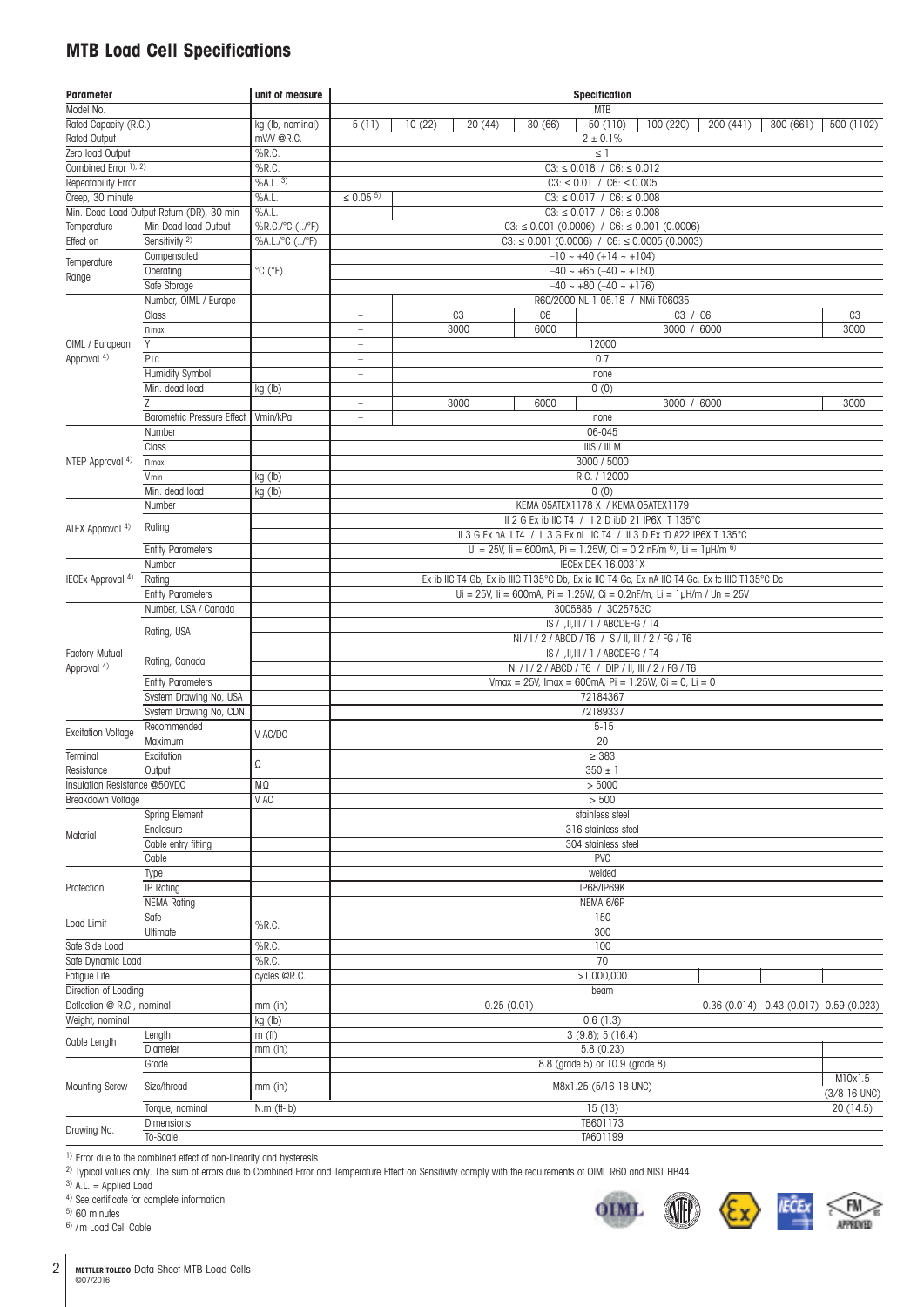#### **MTB Load Cell Dimensional Drawings mm [in]**



MTB 5, 10, 20 , 50, 100, 200, 300, 500

#### **MTB Expansion Kit EK mm [in] MTB Spacer mm [in]**





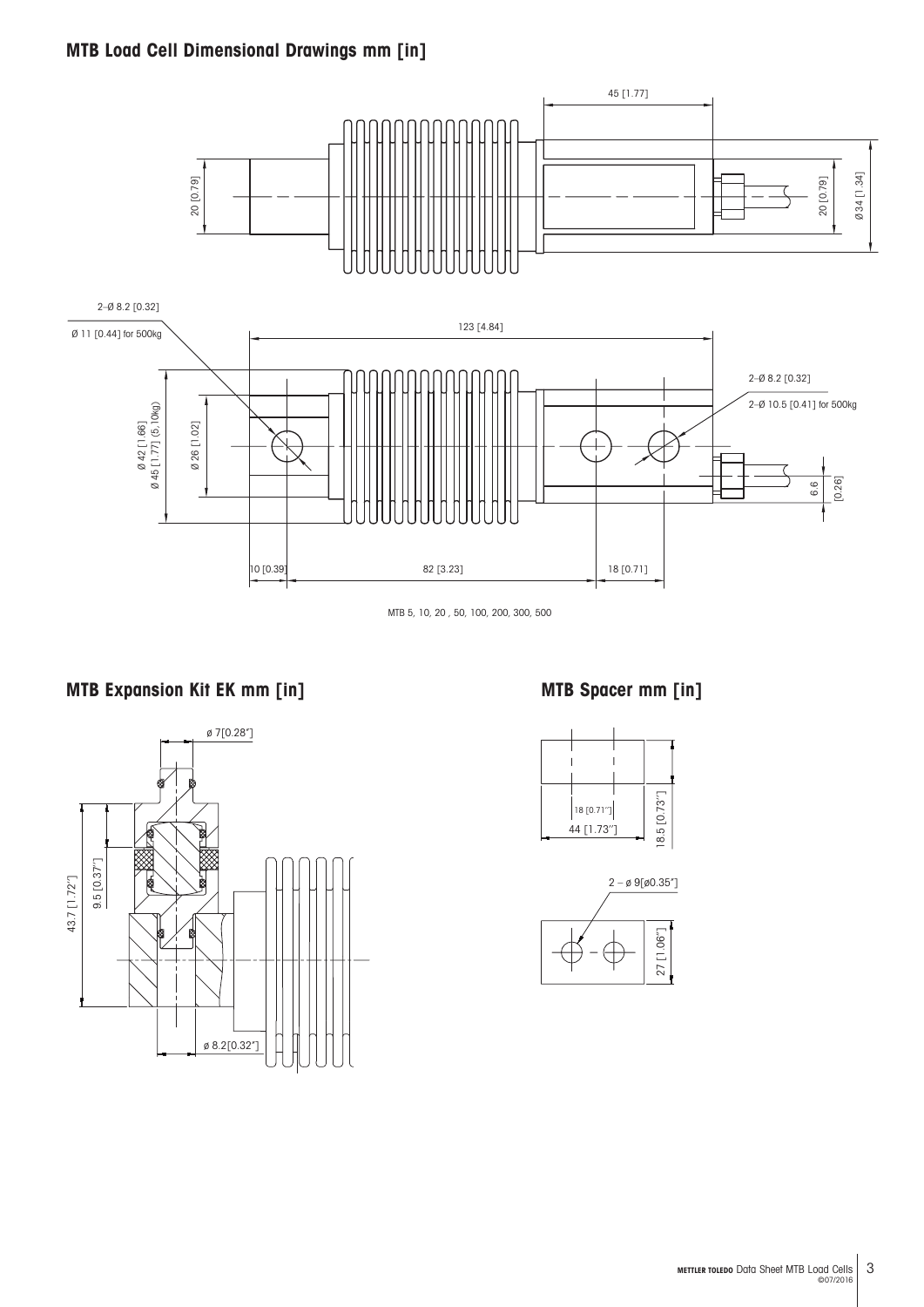#### **MTB Expansion + Vibration Kit EVK mm [in]**



Materials: Stainless steel, NBR 70

| <b>Capacity</b>             | <b>Dimensions and Locations</b> |                              |                 |                |                          |                          |                |              |              |                      |                       |       |                         |  |
|-----------------------------|---------------------------------|------------------------------|-----------------|----------------|--------------------------|--------------------------|----------------|--------------|--------------|----------------------|-----------------------|-------|-------------------------|--|
|                             |                                 |                              | $\sqrt{2}$<br>ᇆ | L3             | н                        | HI                       | H <sub>2</sub> | H3           | H4           | <b>Smax</b>          | $Fs$ max <sup>2</sup> | $F+3$ | <b>MA</b>               |  |
| 5-300 kg                    | ø74<br>[62.9]                   | M12                          | TO.67           | M <sub>8</sub> | 87<br>ГЗ.43 <sup>-</sup> | 56<br><sup>r</sup> 2.201 | 40<br>.57      | 76<br>F2.991 | 14<br>[0.55] | ±3<br>$[-6.12]$      | 450N                  | 500N  | 20 Nm<br>$[14.5 lb-ft]$ |  |
| 500 kg                      | ø74<br>[02.911]                 | M12                          | [0.67]          | M10            | 87<br>[3.43]             | 56<br>F2.201             | 40<br>.57      | 76<br>[2.99] | 14<br>[0.55] | $\pm 3$<br>$[-0.12]$ | 450N                  | 500N  | 20 Nm<br>$[14.5 lb-ft]$ |  |
| 1) Max lateral displacement |                                 | 2) Max lateral force at Smax |                 |                | 3) Max Tension Force     |                          |                |              |              |                      |                       |       |                         |  |

#### **MTB Foot Kit FTK mm [in]**



| <b>Capacity</b> |         | <b>Dimensions and Locations</b> |                |        |               |               |      |                    |                      |
|-----------------|---------|---------------------------------|----------------|--------|---------------|---------------|------|--------------------|----------------------|
|                 |         |                                 | L <sub>2</sub> | LЗ     | Н             | Η.            | H2   | H3                 | MA                   |
| 5-300 kg        | ø80     | M12                             | M8             | 21     | 76            | 16            | 32   | 64                 | 20 Nm                |
|                 | [03.15] |                                 |                | FO.831 | <b>72.991</b> | [0.63]        | .261 | F2.521             | $74.5$ fl-lb1        |
| 500 kg          | ø80     | M12                             | M10            | 21     | 76            | 6             | 32   | 64                 | 20 Nm                |
|                 | [63.15] |                                 |                | [0.83] | <b>[2.99]</b> | <b>FO.631</b> | .261 | F2.52 <sup>-</sup> | $\Gamma$ 14.5 ft-Ib1 |

Materials: Stainless steel, NBR 70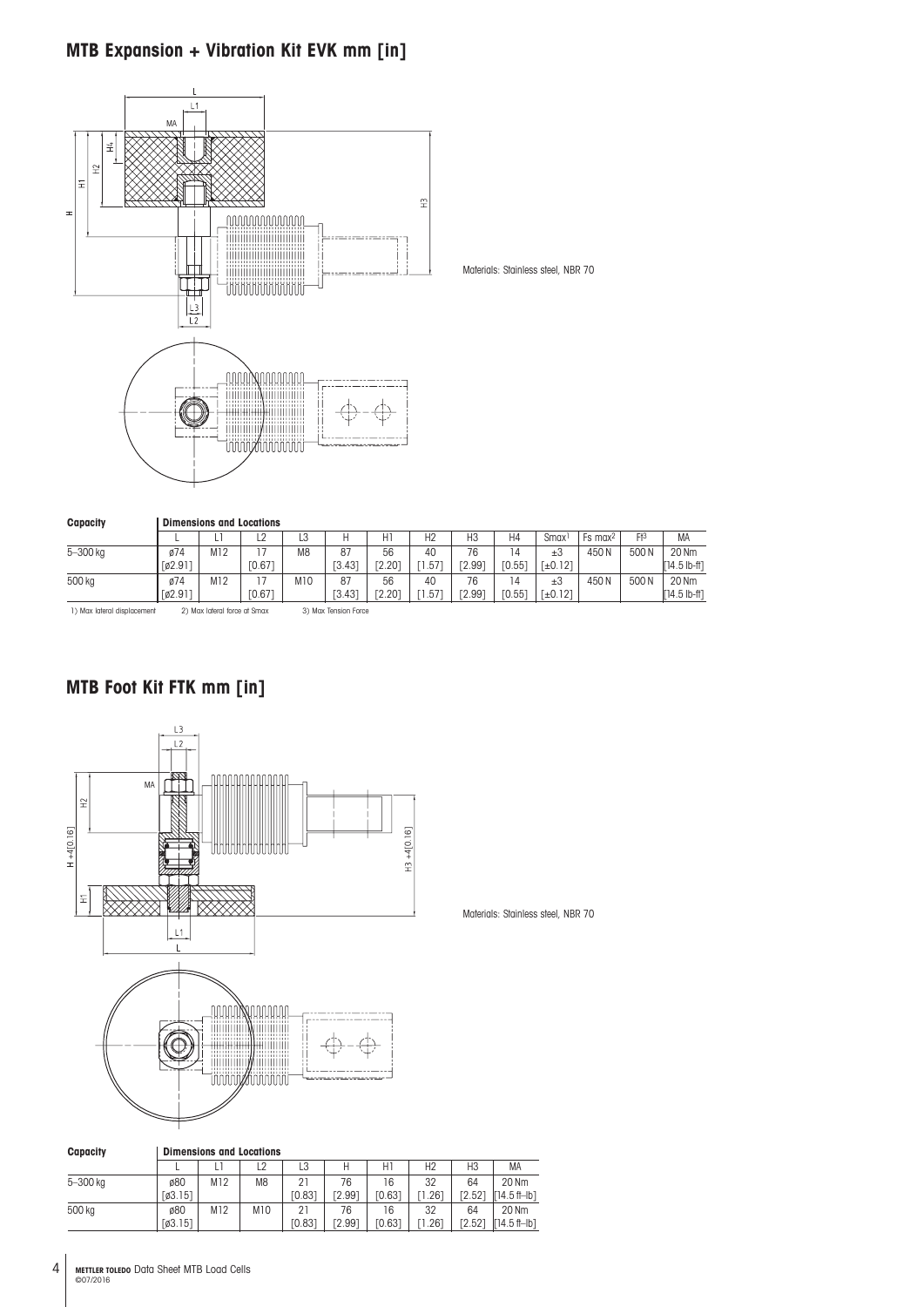### **MTB Base Plate Kit BPK mm [in]**





Materials: Stainless steel

| Capacity |              | <b>Dimensions and Locations</b> |              |              |                |                        |                |                |                           |             |                     |                               |
|----------|--------------|---------------------------------|--------------|--------------|----------------|------------------------|----------------|----------------|---------------------------|-------------|---------------------|-------------------------------|
|          |              | $\sim$<br>∽                     | $\sim$<br>∟ບ | W1           | W <sub>2</sub> | H1                     | H <sub>2</sub> | H <sub>3</sub> | H4                        |             | <b>MAcs</b>         | MA <sub>ss</sub> <sup>2</sup> |
| 5-300 kg | 165<br>[6.5] | 145<br>$-1$<br>Г5               | ٦Ο<br>ΓО.    | 102<br>[4.0] | 82<br>[3.2]    | 56.5<br>ro oot<br>4.44 | 51.2<br>[2.02] | 18.5<br>[0.73] | ຳ<br>-<br>$\sim$<br>[0.5] | 10<br>TO.41 | '7Nm<br>[12.5lb-ft] | '7Nm<br>12.5lb-ft1            |

1 Torque carbon steel version 2 Torque steinless steel version